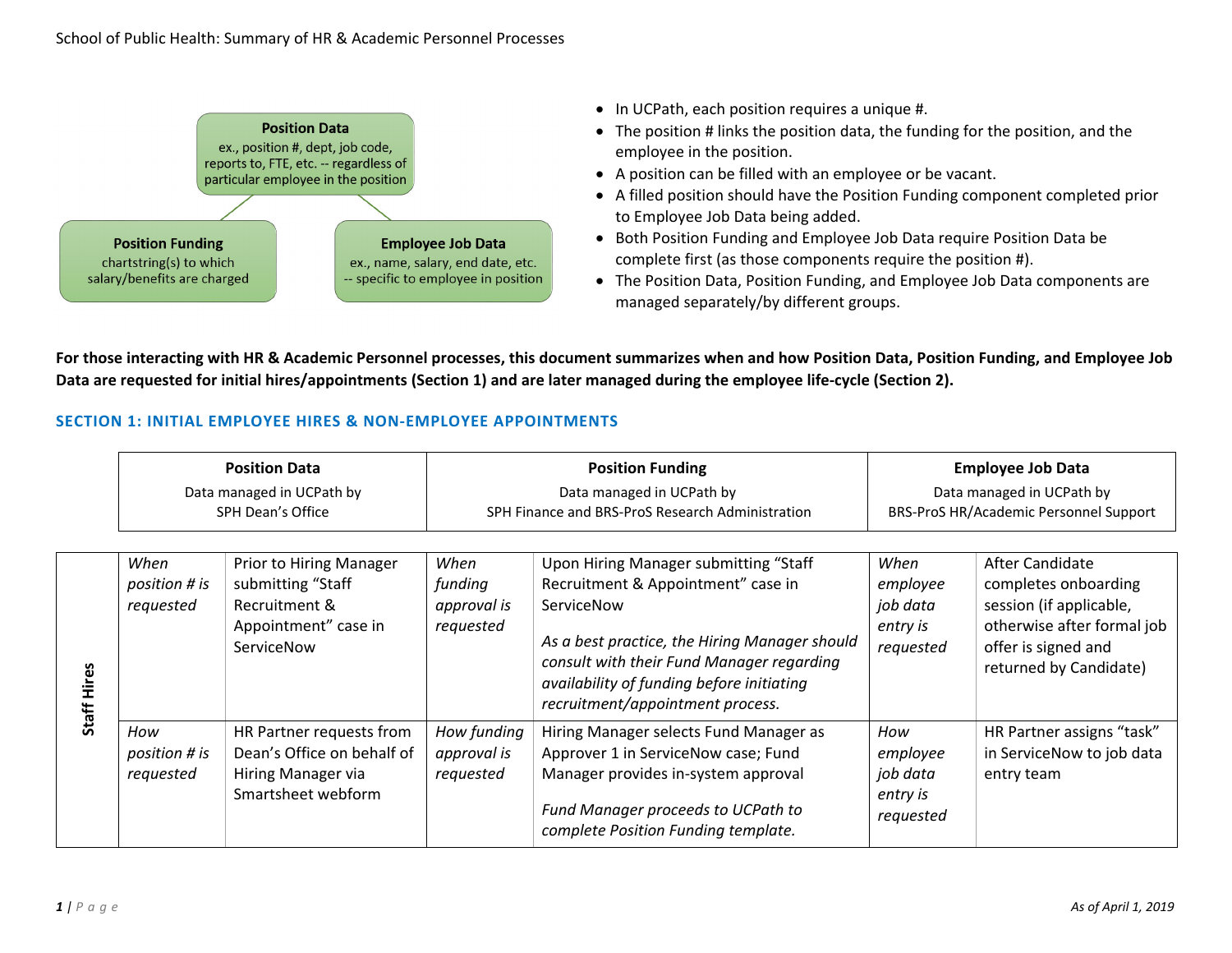|                                                      | <b>Position Data</b>               |                                                                                                                         |                                             | <b>Position Funding</b>                                                                                                                                                                                                                                       | <b>Employee Job Data</b>                              |                                                                                                                                |
|------------------------------------------------------|------------------------------------|-------------------------------------------------------------------------------------------------------------------------|---------------------------------------------|---------------------------------------------------------------------------------------------------------------------------------------------------------------------------------------------------------------------------------------------------------------|-------------------------------------------------------|--------------------------------------------------------------------------------------------------------------------------------|
| Specialist, Project Scientist,<br>& Researcher Hires | When<br>position # is<br>requested | <b>After Hiring Manager</b><br>submits "Academic Non-<br><b>Senate Position Request</b><br>Form" via ServiceNow         | When<br>funding<br>approval is<br>requested | After Dean's Office approves position and<br>provides position # in ServiceNow<br>As a best practice, the Hiring Manager should<br>consult with their Fund Manager regarding<br>availability of funding before initiating<br>recruitment/appointment process. | When<br>employee<br>job data<br>entry is<br>requested | <b>After Candidate</b><br>completes onboarding<br>session (if applicable,<br>otherwise after formal<br>offer letter is issued) |
|                                                      | How<br>position # is<br>requested  | AP Partner requests from<br>Dean's Office via<br>ServiceNow comment and<br>adds to watchlist                            | How funding<br>approval is<br>requested     | Dean's Office requests from Fund Manager<br>via ServiceNow comment and adds to watchlist<br>Fund Manager proceeds to UCPath to<br>complete Position Funding template.                                                                                         | How<br>employee<br>job data<br>entry is<br>requested  | AP Partner assigns "task"<br>in ServiceNow to job data<br>entry team                                                           |
| Postdoctoral Scholar Hires                           | When<br>position # is<br>requested | After Hiring Manager<br>submits "Postdoctoral<br>Scholar Request Form" via<br>ServiceNow                                | When<br>funding<br>approval is<br>requested | After Dean's Office approves position and<br>provides position # in ServiceNow<br>As a best practice, the Hiring Manager should<br>consult with their Fund Manager regarding<br>availability of funding before initiating<br>recruitment/appointment process. | When<br>employee<br>job data<br>entry is<br>requested | After Candidate completes<br>onboarding session (if<br>applicable, otherwise after<br>formal offer letter is<br>issued)        |
|                                                      | How<br>position # is<br>requested  | AP Partner requests from<br>Dean's Office via<br>ServiceNow comment and<br>adds to watchlist                            | How<br>funding<br>approval is<br>requested  | Dean's Office requests from Fund Manager<br>via ServiceNow comment and adds to watchlist<br>Fund Manager proceeds to UCPath to<br>complete Position Funding template.                                                                                         | How<br>employee<br>job data<br>entry is<br>requested  | AP Partner assigns "task"<br>in ServiceNow to job data<br>entry team                                                           |
| GSI, Reader, Tutor (ASE)<br><b>GSR Hires</b><br>ळ    | When<br>position # is<br>requested | After "GSAO" enters and<br>approves request on<br>"Grad Hiring" Smartsheet                                              | When<br>funding<br>approval is<br>requested | After "GSAO" enters and approves request on<br>"ASE/GSR Grad Hiring" Smartsheet and<br>Position # is added by Dean's<br><b>Office/Education Operations</b>                                                                                                    | When<br>employee<br>job data<br>entry is<br>requested | After Student completes<br>onboarding session (if<br>applicable, otherwise<br>after funding is approved<br>in Smartsheet)      |
|                                                      | How<br>position # is<br>requested  | Dean's Office/Education<br><b>Operations monitors</b><br>Smartsheet and adds<br>Position # following<br>"GSAO" approval | How funding<br>approval is<br>requested     | Fund Manager monitors "ASE/GSR Grad<br>Hiring" Smartsheet; reviews and approves<br>following "GSAO" approval and Position # entry<br>Fund Manager proceeds to UCPath to<br>complete Position Funding template.                                                | How<br>employee<br>job data<br>entry is<br>requested  | <b>HR Generalist monitors</b><br>Smartsheet and enters<br>once ready                                                           |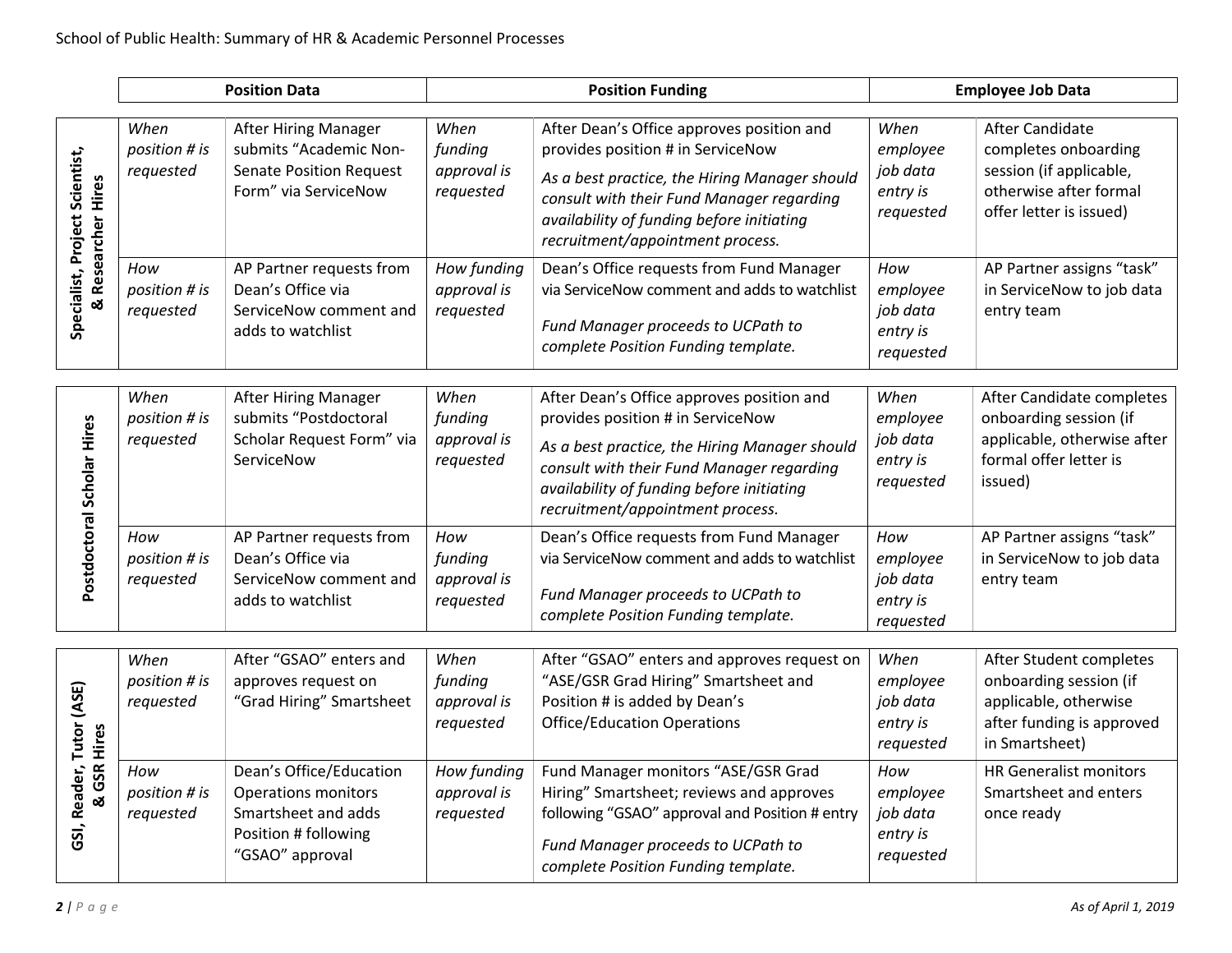|                                                                              | <b>Position Data</b>               |                                                                                                                                                                                                   |                                             | <b>Position Funding</b>                                                                                                                                                                                                                           |                                                       | <b>Employee Job Data</b>                                                                                                                            |  |
|------------------------------------------------------------------------------|------------------------------------|---------------------------------------------------------------------------------------------------------------------------------------------------------------------------------------------------|---------------------------------------------|---------------------------------------------------------------------------------------------------------------------------------------------------------------------------------------------------------------------------------------------------|-------------------------------------------------------|-----------------------------------------------------------------------------------------------------------------------------------------------------|--|
| Student Assistant Hires                                                      | When<br>position # is<br>requested | If work-study, prior to<br>student being "referred"<br>to position via Work-<br>Study Program website<br>If non-work-study, prior to<br>submitting "Student Assistant<br>Hire Form" in ServiceNow | When<br>funding<br>approval is<br>requested | Prior to submitting "Student Assistant Hire<br>Form" in ServiceNow<br>As a best practice, the Hiring Manager should<br>consult with their Fund Manager regarding<br>availability of funding before initiating<br>recruitment/appointment process. | When<br>employee<br>job data<br>entry is<br>requested | After Student completes<br>onboarding session (if<br>applicable, otherwise<br>after "Student Assistant<br>Hire Form" is submitted in<br>ServiceNow) |  |
|                                                                              | How<br>position # is<br>requested  | <b>Hiring Manager identifies</b><br>from spreadsheet of vacant<br>positions, or requests from<br>Dean's Office via<br>Smartsheet webform                                                          | How funding<br>approval is<br>requested     | Hiring Manager seeks Fund Manager<br>approval on "Student Assistant Hire Form"<br>Fund Manager proceeds to UCPath to<br>complete Position Funding template.                                                                                       | How<br>employee<br>job data<br>entry is<br>requested  | HR Generalist assigns<br>"task" in ServiceNow to<br>job data entry team                                                                             |  |
| Non-Employee Appointments:<br>Visiting Scholar/Student Researcher            | When<br>position # is<br>requested | Position #s are not<br>needed for these                                                                                                                                                           | When<br>funding<br>approval is<br>requested | Visitors are not paid a salary, therefore<br>funding approval is not needed for these<br>appointments (no Position Funding action in                                                                                                              | When<br>employee<br>job data<br>entry is<br>requested | After Visitor completes<br>onboarding session                                                                                                       |  |
|                                                                              | How<br>position # is<br>requested  | appointments, unless<br>visitor will be supervising<br>others                                                                                                                                     | How<br>funding<br>approval is<br>requested  | UCPath). Funding approval may be needed<br>for associated visa processing fees; stipends<br>may be provided via the VSPA Gateway.                                                                                                                 | How<br>employee<br>job data<br>entry is<br>requested  | <b>HR Generalist assigns</b><br>"task" in ServiceNow to<br>job data entry team                                                                      |  |
| filiate, Consultant<br>Appointments:<br>Non-Employee /<br>Volunteer, UC Affi | When<br>position # is<br>requested | Position #s are not<br>needed for these<br>appointments, unless                                                                                                                                   | When<br>funding<br>approval is<br>requested | Volunteers, affiliates, etc. are not paid a<br>salary, therefore funding approval is not<br>needed for these appointments (no Position                                                                                                            | When<br>employee<br>job data<br>entry is<br>requested | If Volunteer, after<br>onboarding session<br>complete; if Affiliate or<br>Consultant, after "Affiliate<br>Form" is submitted in<br>ServiceNow       |  |
|                                                                              | How<br>position # is<br>requested  | affiliate will be supervising<br>others                                                                                                                                                           | How<br>funding<br>approval is<br>requested  | Funding action in UCPath). Consultants may<br>have corresponding Purchase Order in PO, for<br>payment of services.                                                                                                                                | How<br>employee<br>job data<br>entry is<br>requested  | HR Generalist assigns<br>"task" in ServiceNow to<br>job data entry team                                                                             |  |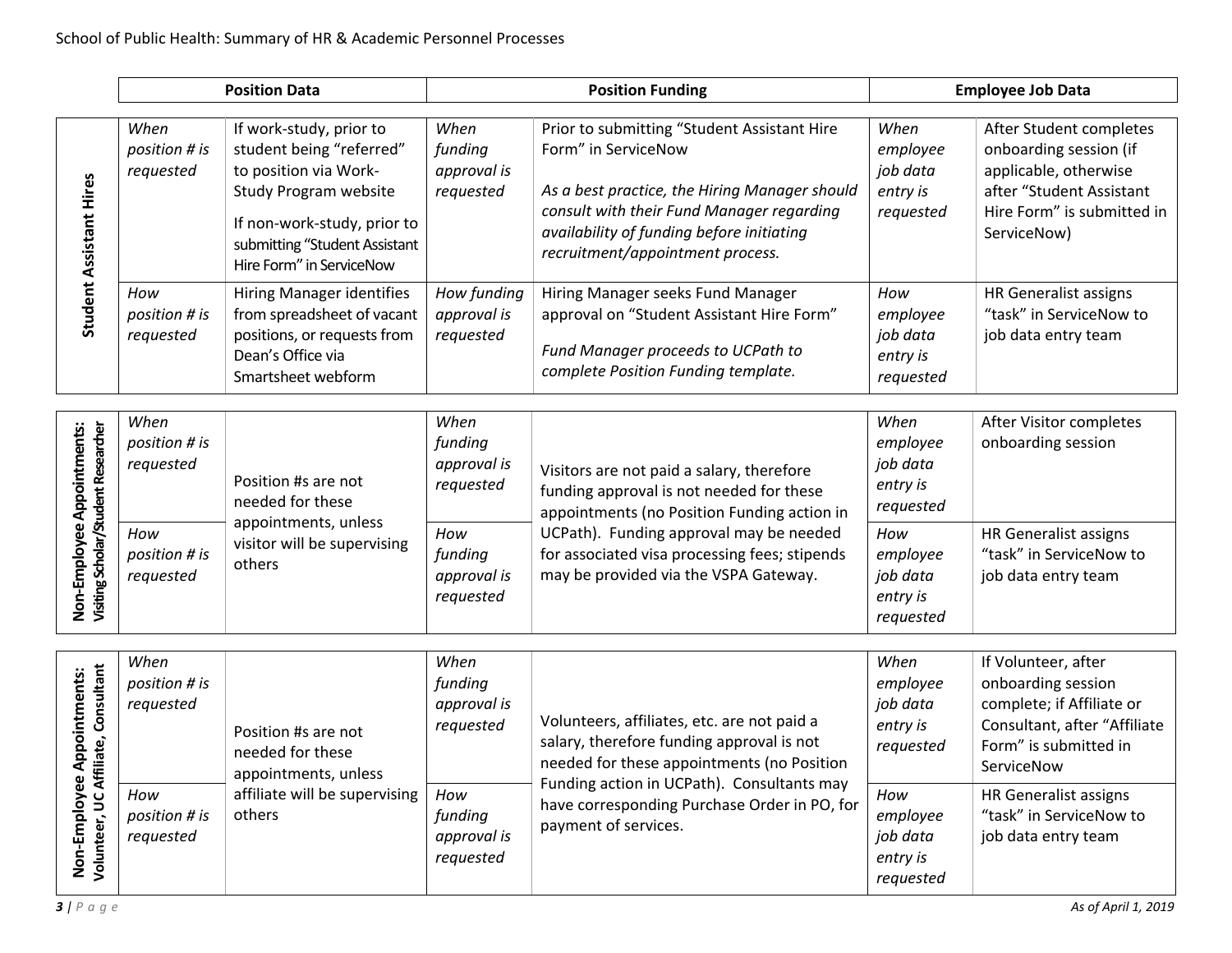Hires not yet included:

- Professorial hires (Ladder-rank, In Residence, Adjunct, Clinical)
- Instructional hires (Lecturer, Academic Coordinator, Coordinator of Public Program, Field Program Supervisor, Field Work Consultant)
- $\bullet$ Recalls – staff, faculty, research
- Multi-location appointments (MLAs) staff, academic

## **SECTION 2: ACTIONS POST-INITIAL HIRE/APPOINTMENT**

**Please note:** For actions that involve an employee with multiple positions (e.g., Adjunct + Researcher; Adjunct + Lecturer; Researcher + Lecturer; etc.), please consult the appropriate AP Analyst in the Dean's Office before taking any action.

| <b>Action</b>                                                                                   | <b>Description</b>                                                                                                                                            | <b>How to Request</b>                                                                                               | <b>Who Processes</b>                                                                                                                                | <b>UCPath Module</b>                                                       |
|-------------------------------------------------------------------------------------------------|---------------------------------------------------------------------------------------------------------------------------------------------------------------|---------------------------------------------------------------------------------------------------------------------|-----------------------------------------------------------------------------------------------------------------------------------------------------|----------------------------------------------------------------------------|
| <b>Position Funding Change</b><br>(formerly known as<br><b>Earnings Distribution</b><br>Change) | A proactive change is needed to a<br>position's funding (the chartstring(s) to<br>which salary & benefits are charged)<br>*No change to position's total FTE* | Contact the relevant Fund<br>Manager (Research<br>Administrator in BRS-ProS or<br>Financial Analyst in SPH Finance) | Fund Manager processes directly<br>in UCPath                                                                                                        | <b>Position Funding</b>                                                    |
| <b>Direct Retro</b><br>(formerly known as Payroll<br>Expense Transfer)                          | A retroactive change is needed to the<br>chartstring(s) where a position's salary &<br>benefits were charged                                                  | Contact the relevant Fund<br>Manager (Research<br>Administrator in BRS-ProS or<br>Financial Analyst in SPH Finance) | Fund Manager processes directly<br>in UCPath; for pay periods ending<br>on or before 03/09/19, Fund<br>Manager submits PET request in<br>ServiceNow | Position Funding                                                           |
| <b>Faculty Salary Research</b><br><b>Exchange (FSREP)</b><br>Participation                      | Allows eligible PIs to direct charge up to<br>50% of their academic year research<br>effort to appropriate contracts and grants                               | PI contacts their Research<br>Administrator to start the<br>process                                                 | Following Dean's Office approval<br>of request form, Research<br>Administrator processes directly<br>in UCPath                                      | <b>Position Funding</b>                                                    |
| <b>FTE Change</b>                                                                               | A filled position's full-time equivalent<br>(FTE) is increased or decreased; this is a<br>significant action with many<br>considerations                      | Consult the relevant AP<br>Analyst in Dean's Office or<br>HR/AP Partner in BRS-ProS<br>to discuss                   | BRS-ProS HR/AP processes in<br><b>UCPath</b><br>(if vacant position, Dean's Office can<br>update)                                                   | <b>Position Data</b><br>(filled positions are<br>updated via<br>"PayPath") |
| <b>Supervisor Change</b>                                                                        | An update is needed to a filled position's<br>supervisor of record                                                                                            | Complete a "Job Change<br>Form" and submit via<br>ServiceNow "Other Data<br>Changes" webform                        | BRS-ProS HR/AP processes in<br><b>UCPath</b><br>(if vacant position, Dean's Office can<br>update)                                                   | <b>Position Data</b><br>(filled positions are<br>updated via<br>"PayPath") |